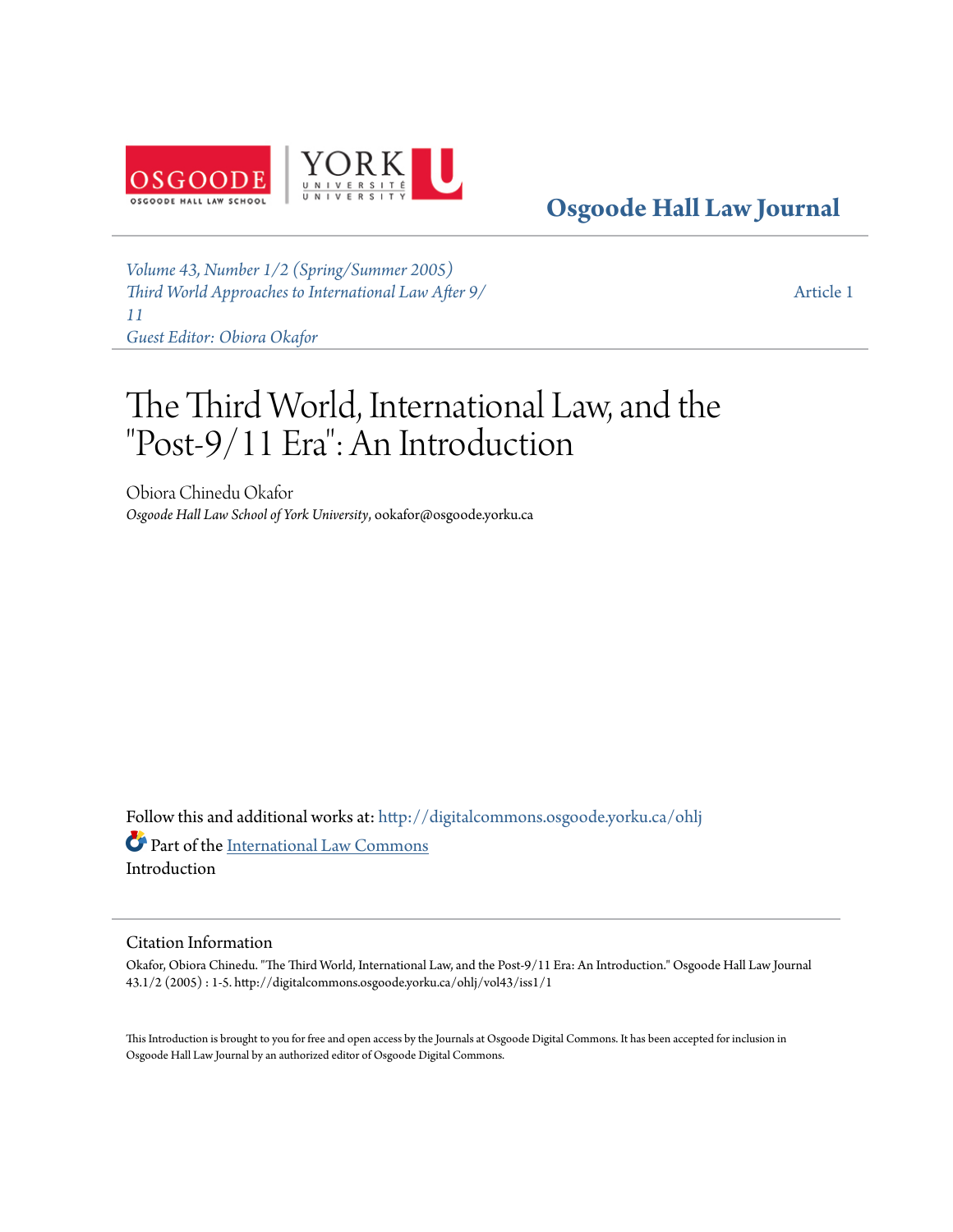## **THE THIRD WORLD, INTERNATIONAL LAW, AND THE "POST-9/11 ERA": AN INTRODUCTION**

### BY OBIORA **CHINEDU** OKAFOR\*

The continuing encounter among the peoples who now generally tend to self-identify as "third world" and the set of norms and discourses that we refer to as "international law" has had a long, contested and complicated—if in the end, mostly problematic—history. Over three generations of the scholars who have self-identified as "third world" have sought to grapple with the intricacies and complexities of this relationship, while seeking to demonstrate the injustice of far too many of its outcomes.

Drawing from earlier generations of third-world scholars (such as Upendra Baxi, Keba M'Baye, Christopher Weeramantry, Oji Umozurike, Mohammed Bedjaoui, and R.P. Anand), as well as from other critical approaches to social and legal scholarship, the contemporary international law scholars who self-identify as part of TWAIL (the critical Third World Approaches to International Law movement), some of whom have contributed to this volume, have equipped themselves with a broad range of analytical tools and sensibilities-a large scholarly repertoire-that has allowed them to re-read international law in a "third-world" mode, to attempt to write the shared experience of third-world peoples into international legal discourse, and even to re-tell the formative stories of the discipline.

Given the important claims that have been made, even by some progressive scholars, regarding the seemingly fundamental inaugural character of the historical moment that we currently inhabit, what many refer to as the "post-9/11 era," and given the ferment that such claims signify, does pressing one or more TWAIL optics into the service of the scholarly interpretation of the nature of this historical moment point us toward alternative (even more accurate) ways of imagining this "post-9/11" historical moment? Does taking the shared experience of those peoples and scholars that tend to self-identify as "third world" much more seriously than has hitherto been the case lead us to envision and articulate alternative, if more globally valid, stories about international law, global institutions, and international practices? Does the deployment of a TWAIL sensibility allow us to re-assess and re-configure the many international law reform and

Associate Professor, Osgoode Hall Law School, York University, Toronto, Canada; and Guest Editor of the volume.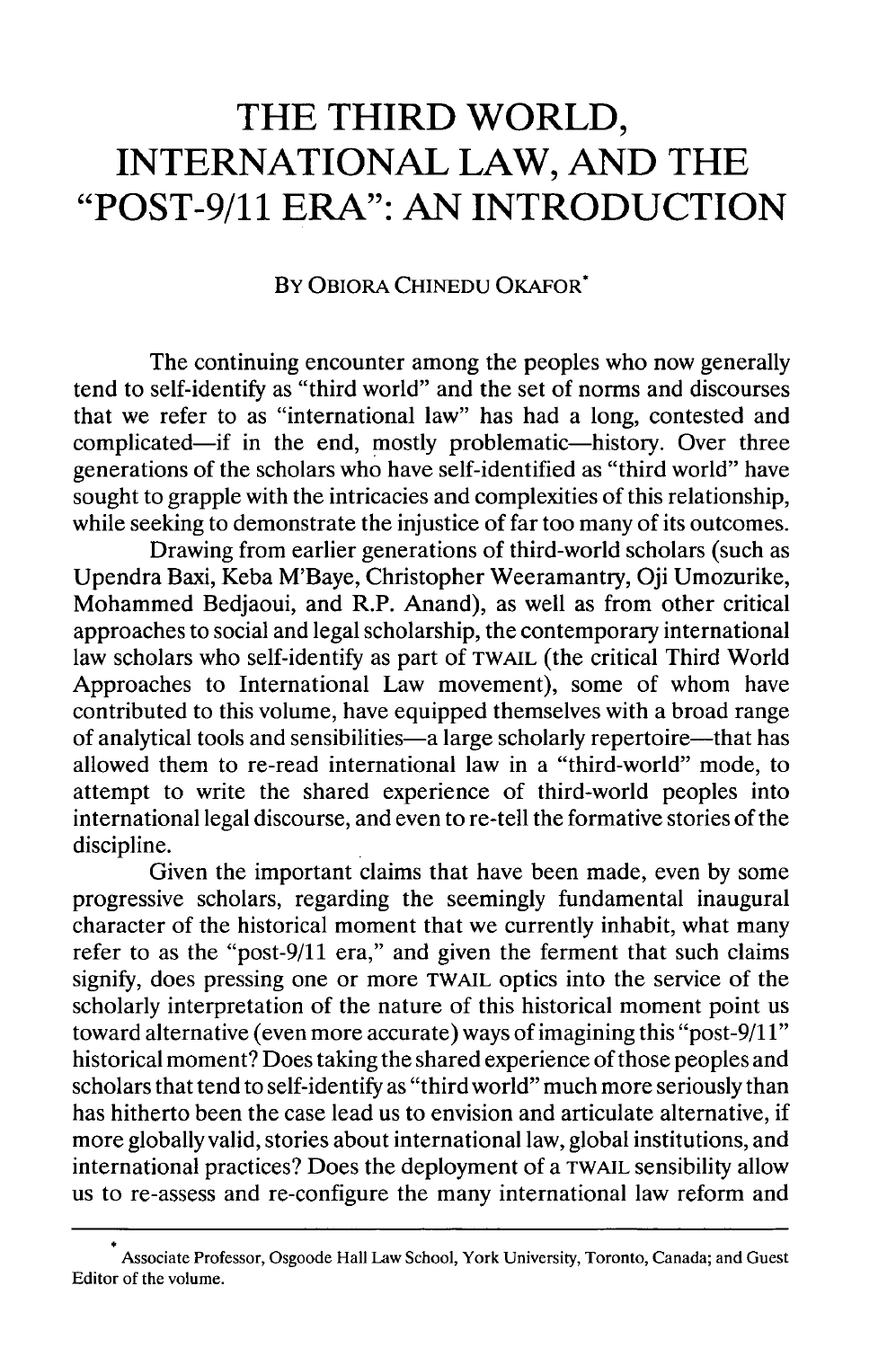retrenchment projects that have been either proposed or launched in the wake of the 9/11 attacks in the United States, such as the presumed necessity to authorize unilateral invasions, preventive wars, preventive detentions for long periods, and torture?

Deploying a range of TWAIL analytical techniques, this special issue grapples intensely with this broad thematic and offers crucial insights into the nature and implications of the current historical moment. It also sheds much light on the ways of understanding more fully the contemporary relationships third-world peoples and the "post-9/11" provisions and practices of international law and global institutions. In this way the volume enriches the scholarly debates about the nature of our contemporary world and the policy implications of its specific character.

More specifically, the "newness" of the "post-9/11" world is systematically challenged in the volume, especially in the contributions by Antony Anghie, Upendra Baxi, Ikechi Mgbeoji and Obiora Okafor. These scholars systematically expose the severe blind spots in the dominant accounts of the character of our contemporary world that have occluded similar (and sometimes even more massive) third-world suffering from the gaze of those who author the dominant stories of international law and global order. The result, in their view, has been the creation and centring of pervasive false consciousness regarding the supposed uniqueness in *global* history of the events of 9/11. Thus, for Baxi, the myth that the events of 9/11 were new or unique in *world* (as opposed to *U.S.)* history,

> flattens historical time, reducing many histories of multiple terrorisms to a single date (that is, 9/11), summoning a singular reconstitution of global public memory that simultaneously also organizes collective amnesia of sources and causes, means and methods, ideologies, and structures of varieties of collective political violence called "terrorism."'

Anghie, Mgbeoji, Okafor, and indeed every contributor to this volume would agree.

These authors unpack, often with systematic and deliberate precision, the myth of U.S. and western innocence that has allowed the case for the uniqueness of the despicable acts of terrorism that 9/11 signifies to be vastly overstated. For instance, Mgbeoji's article suggests that not nearly enough has been made of the fact that many "powerful states, especially the United States, are some of the leading proponents of terrorism."' Okafor

<sup>&</sup>lt;sup>I</sup> "The 'War on Terror' and the 'War of Terror': Nomadic Multitudes, Aggressive Incumbents, and the 'New' International Law" (2005) 43 Osgoode Hall L.J. 7 at 28-29.

 $2$  "The Bearded Bandit, the Outlaw Cop, and the Naked Emperor: Towards a North-South (De)construction of the Texts and Contexts of International Law's (Dis)engagement with Terrorism" (2005) 43 Osgoode Hall L.J. 105 at 109.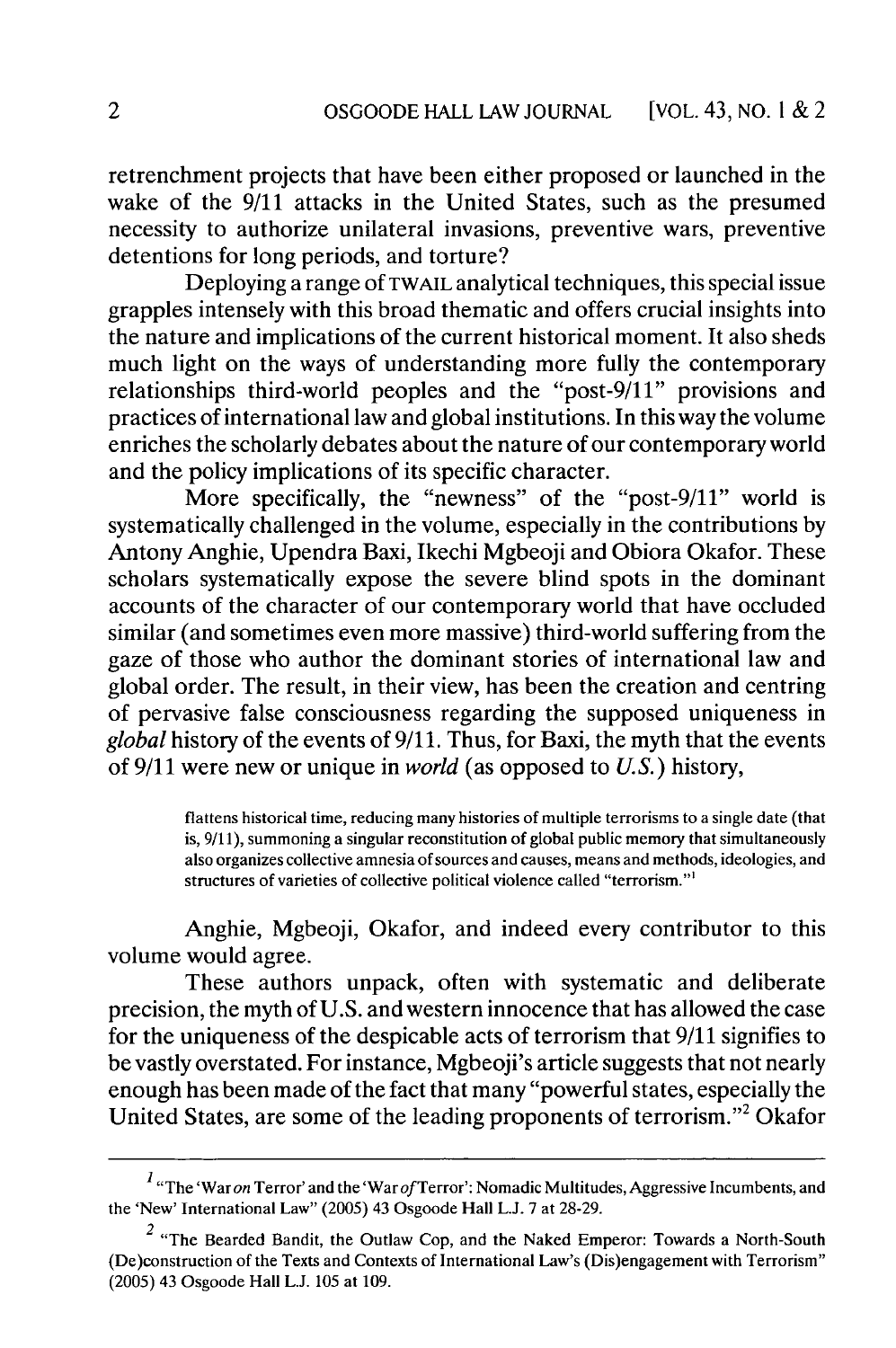discusses a number of recent examples where the U.S. or its allies have subjected third-world peoples to massive and long-running terror campaigns, albeit within so-called proxy wars.3 And for their part, Baxi and Anghie point to the colonial era to illustrate the historical continuity of the terror and horrors visited on third-world peoples by some of the more powerful countries of the North.4 The lesson here is that it is only by heavily discounting third-world experience and history, and thus "buying into" the false consciousness of U.S. and western innocence, that the 9/11 terrorist attacks can be convincingly portrayed as unique in world history. While one or two features of that form of terrorism make it seem distinct from earlier forms of that terrible practice, those differences are neither profound nor significant enough to render it unique in world history.

Another argument that virtually all the contributors to this volume share is that the logical necessity and appropriateness of the specific kinds of international legal reform that have been proposed in response to the 9/11 attacks stands deeply challenged by the considerable quantity and convincing quality of the evidence that can be adduced against that claim. While virtually all the contributors to this volume agree with this argument and provide convincing reasons for its validity, James Gathii's article best exemplifies the way in which serious (TWAIL) analysis reveals and foregrounds the shallowness of the claims *that fundamental* international law reforms, such as authorizing unilateral invasions and pre-emptive wars, have become necessary in the wake of the  $9/11$  attacks.<sup>5</sup> As Gathii's painstaking work suggests, the evidence clearly shows that virtually all the over one hundred and eighty states that make up the United Nations have strongly rejected this view, while only a tiny group of five or so powerful states, agree with it.<sup>6</sup> In any case, the overwhelming reception of this claim among the world's peoples has also been negative.<sup>7</sup>

As a consequence, the contributors to the volume expose the serious dangers that are posed to third-world peoples (and indeed to the world as a whole) by the operation of the afore-discussed myths of newness and innocence, as well as by the entailed proposals for international law

**7** *Ibid.* at 102-03.

 $3$  "Newness, Imperialism, and International Legal Reform in our Time: A TWAIL Perspective" (2005) 43 Osgoode Hall L.J. 173 at 187-87.

<sup>4</sup>*Supra* note 1 at 24; and Anthony Anghie, "The War on Terror and Iraq in Historical Perspective" (2005) 43 Osgoode Hall L.J. 145 at 60-64.

 $5$  "Assessing Claims of a New Doctrine of Pre-Emptive War under the Doctrine of Sources" (2005) 43 Osgoode Hall L.J. 67 at 101-102.

 $\frac{6}{b}$  *Ibid.*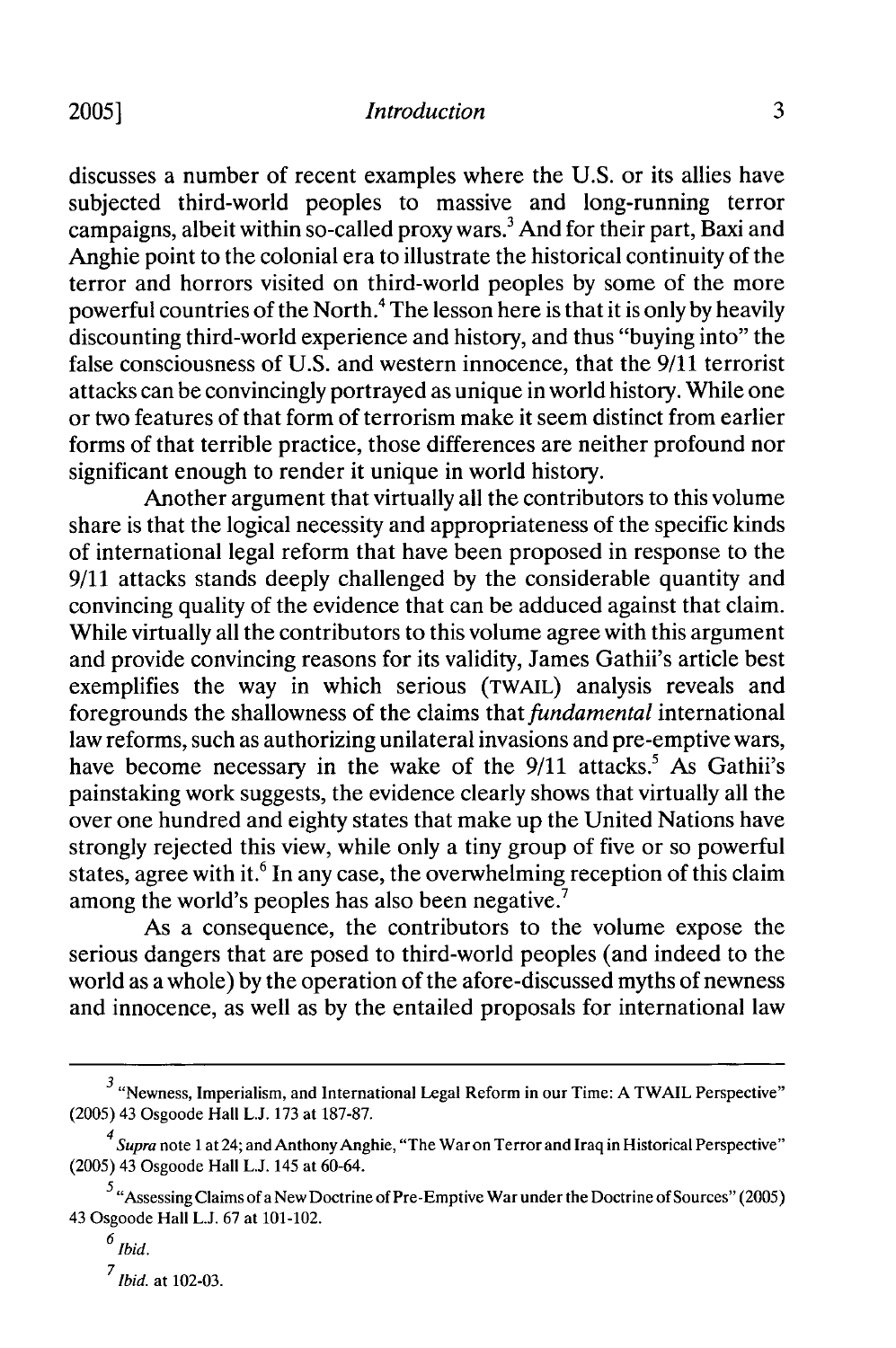reform. This warning is particularly clear in the articles contributed by Anghie, Baxi, Gathii and Mgbeoji. However, even Karin Mickelson's paper on South-North engagements in the international environmental law area "post-9/11" is quite wary of the negative implications, especially for the Third World, of the diversion of scarce energy and resources from other serious problems in favour of an obsessive focus on security, the use of force, terror, and the like.<sup>8</sup> Moreover, as Gathii has warned:

> Were it to be accepted, the adoption of the pre-emption doctrine gives these States [the U.S. and about four others] the exceptional authority to police the world *without restraint,* and at the expense of States not meeting the approval of this band of States.<sup>9</sup>

Baxi is similarly convinced that "the newly instituted official prose of the 'war *on* terror' now presents a 'clear and present danger' to the otherwise much vaunted ontological robustness of human rights" and to world order in general.<sup>10</sup> For Mgbeoji, these U.S.-led proposals for the authorization of unilateral invasions and pre-emptive strikes signify an "excessive reliance upon military might and self-righteousness [that] portend grave dangers for global security."'<sup>1</sup>

Central to the overall thrust of the contributions to this volume is the way in which most contributors enlighten us about the technologies, techniques, and means through which the dominant response to the 9/11 attacks actively seeks to renew, or has the unintended effect of renewing, the imperial project of control and subjugation over third-world (and other) peoples. Quite sadly, the chilling lesson here is that imperialism of one kind or the other is alive and well, even in our own time. Anghie, in this volume, makes this point in a way that almost every TWAIL scholar will agree with. According to him:

> [Wlhat is evident is the resemblance between the new initiatives that are being proposed by the pre-emption doctrine and much earlier imperial themes. A UN that is transformed to accommodate pre-emption doctrine will simply become a vehicle of this "new" imperialism, and third-world countries [and scholars] have not been slow to recognize this reality.<sup>12</sup>

- **<sup>11</sup>***Supra* note 2 at 133-34.
- *<sup>12</sup> Anghie, supra* note 4 at 64.

 $8$  "Leading Towards a Level Playing Field, Repaying Ecological Debt, or Making Environmental Space: Three Stories about International Environmental Cooperation" (2005) 43 Osgoode Hall L.J. 137 at 138.

**<sup>9</sup>***Supra* note 5 at **100** [emphasis added].

*<sup>10</sup> Supra* note 1 at 25.